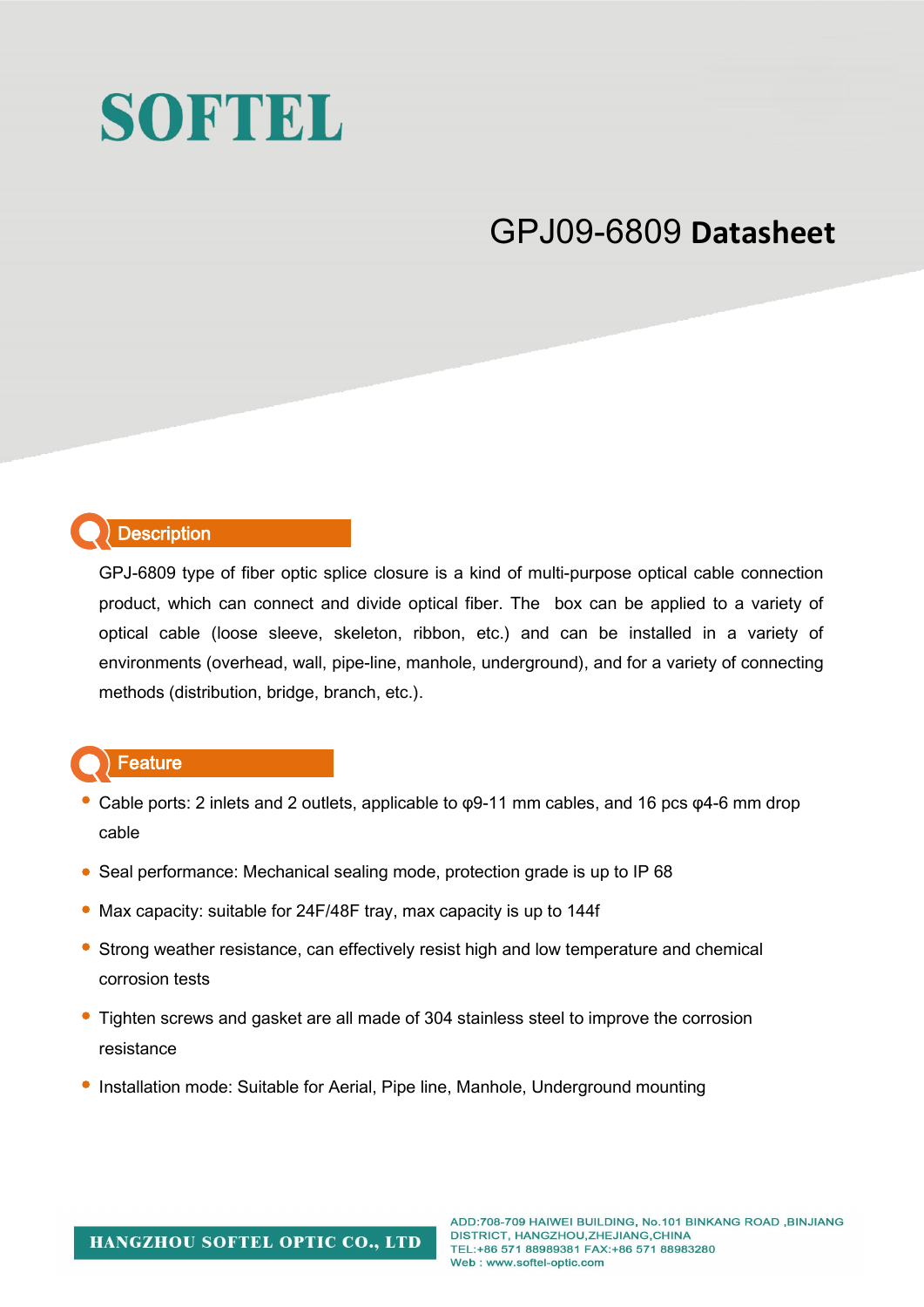#### Specification

| <b>Model No.</b>             | GPJ09-6809                                        |  |
|------------------------------|---------------------------------------------------|--|
| <b>Style</b>                 | In-line/ Horizontal                               |  |
| <b>Dimensions</b>            | 512(L)×213.5(W)×151(H) mm                         |  |
| Weight (kg)                  | $3.5 - 4.0$                                       |  |
| Material                     | PP+GF                                             |  |
| <b>Sealing Type</b>          | <b>Mechanical Seal</b>                            |  |
| <b>Protection Grade</b>      | <b>IP68</b>                                       |  |
| Cable ports                  | 20                                                |  |
| Cable diameter               | 4 port: $\Phi$ 9 ~ 11mm; 16 ports: $\Phi$ 4 ~ 6mm |  |
| <b>Fiber Splice Capacity</b> | 144                                               |  |
| <b>Tray Capacity</b>         | 24/48                                             |  |
| <b>Tray Count</b>            | 3                                                 |  |
| Application                  | Aerial/ Wall/Manhole/Direct burial mounting       |  |



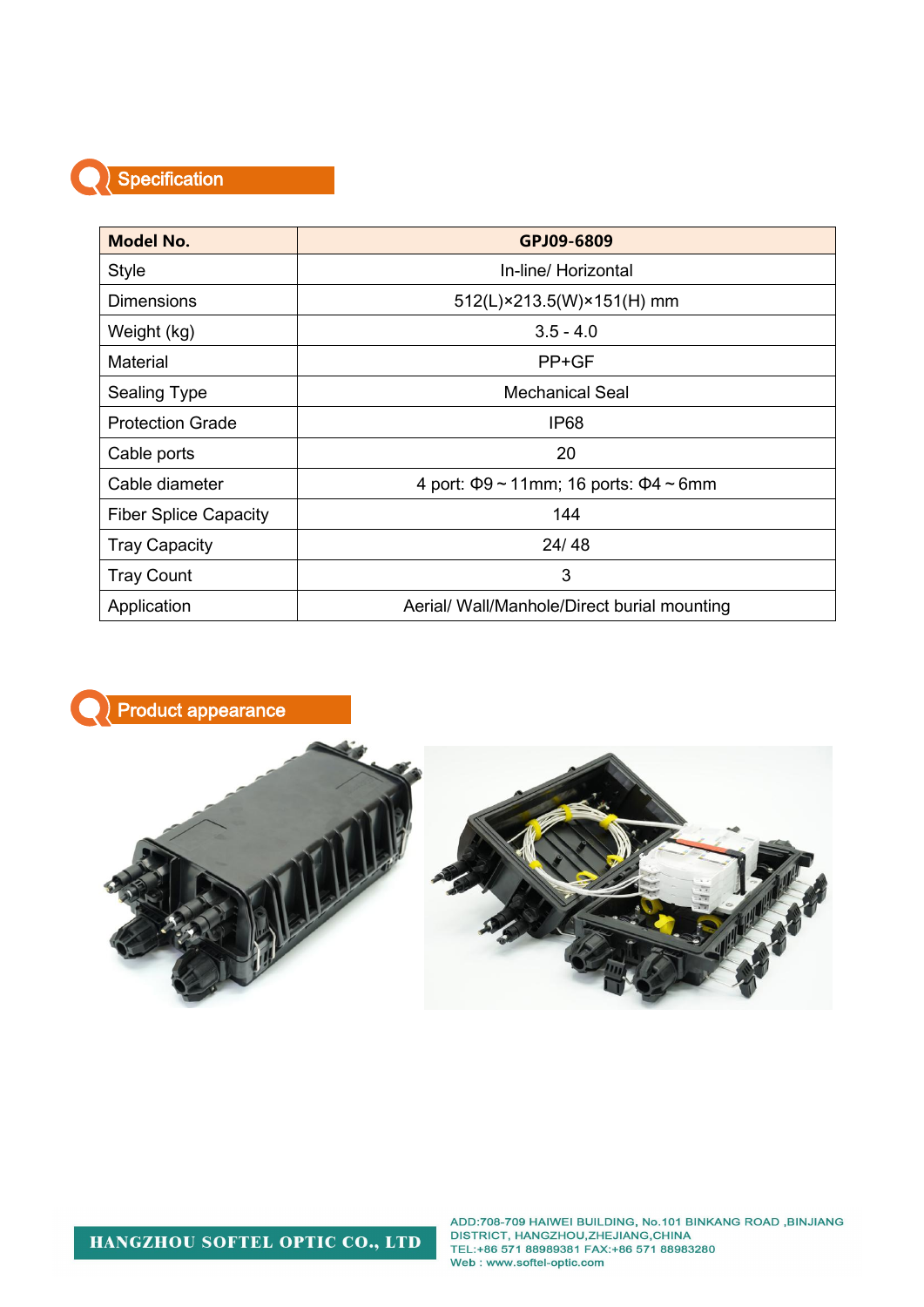



## **Structure Drawing**





## **Accessory**

• Standard accessories (Picture only for refer)

| Item | <b>Description</b>       | Qty    | <b>Picture</b> |
|------|--------------------------|--------|----------------|
| 4    | Wet tissue               | 1 pc   |                |
| 2    | Insulation tap           | 1 roll |                |
| 3    | Splicing protective tube | 1 bag  | (12345)        |
| 4    | Nylon cable tie          | 1 bag  |                |

HANGZHOU SOFTEL OPTIC CO., LTD

ADD:708-709 HAIWEI BUILDING, No.101 BINKANG ROAD, BINJIANG DISTRICT, HANGZHOU, ZHEJIANG, CHINA<br>TEL:+86 571 88989381 FAX:+86 571 88983280 Web: www.softel-optic.com